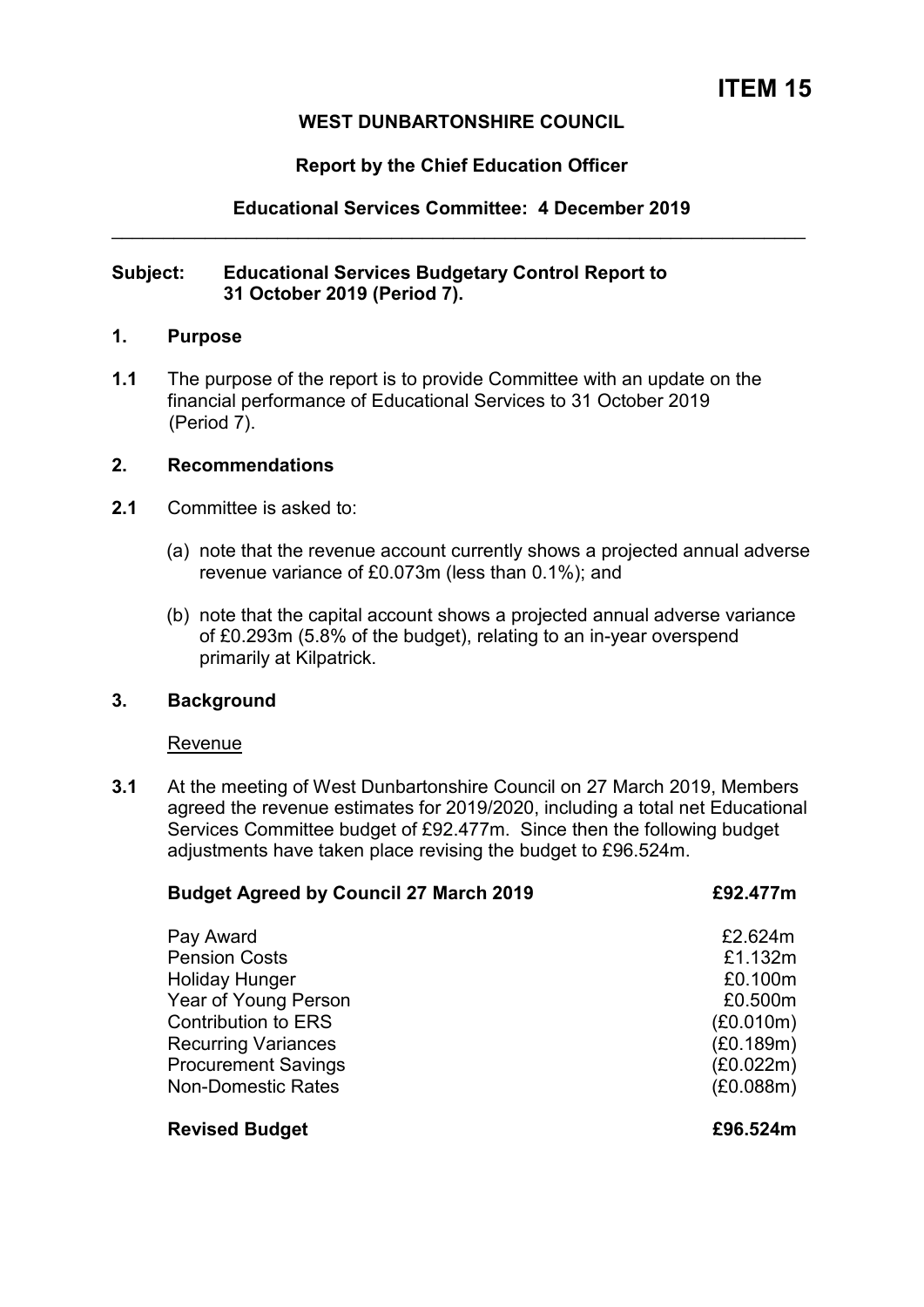# **Capital**

- **3.2** At the meeting of Council on 27 March 2019, Members also agreed the updated 10 year General Services Capital Plan for 2019/20 to 2028/29. The three years from 2019/20 to 2021/22 have been approved in detail with the remaining seven years from 2022/23 to 2028/29 being indicative at this stage. After adjusting for anticipated slippage from 2018/19 into 2019/20, the budget agreed for 2019/20 was £5.193m
- **3.3** Since then, budget adjustments have taken place (through further 2018/19 capital slippage), revising the 2019/20 annual budget to £5.236m, as follows :

|                                                       | £m    |
|-------------------------------------------------------|-------|
| Base Budget 2019/20                                   | 1.204 |
| Anticipated Slippage from 2018/19 – March 2019        | 3.989 |
| Anticipated budget 2019/20 (Council – March 2019)     | 5.193 |
| Additional slippage from 2018/19 - following year end | 0.043 |
| Revised Base Budget 2019/20 - following year end      | 5.236 |

### **4. Main Issues**

### **Revenue Budget**

- **4.1** The current departmental budgetary position is summarised in Appendix 1, with detailed analysis by service in Appendix 2.
- **4.2** The overall projected full year variance is £0.73m adverse. Information and all individual variances of over £50,000 are detailed in Appendix 3.
- **4.3** Agreed savings and management adjustments for 2019/20 are monitored and of the total being monitored (£0.180m), it is anticipated that all will be achieved (see Appendix 4).

### **Capital**

**4.4** Appendices 5 and 6 highlights three projects as showing in-year overspends. The overall Educational Services programme summary report at Appendix 5 shows that the expected overspend on the project life is anticipated to be £920k over the original budget for the three projects. Appendix 7 highlights all projects at green status, of which none have an in-year adverse variance of over £50k.

### **5. People Implications**

- **5.1** There are no direct people implications.
- **6. Financial and Procurement Implications**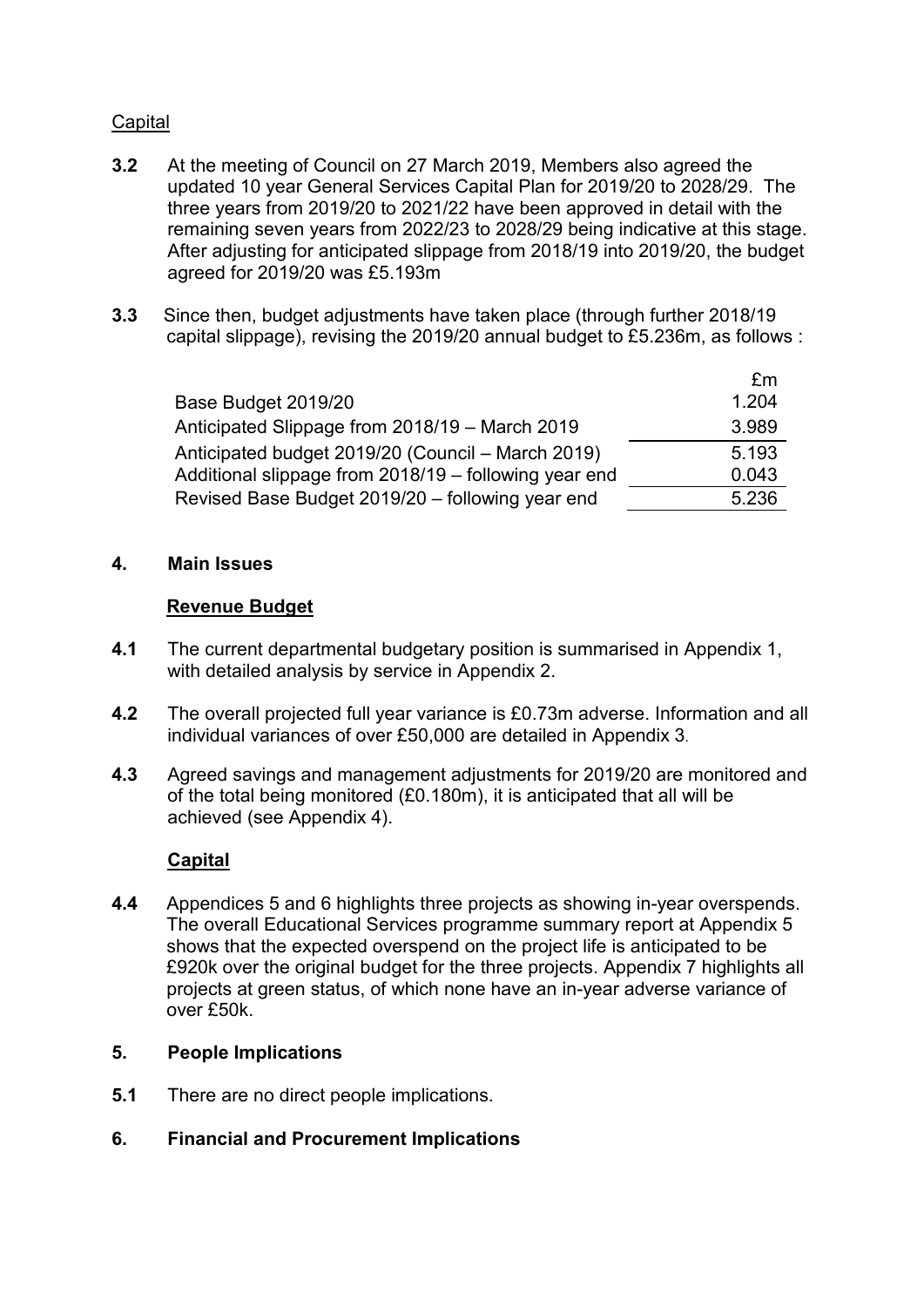**6.1** Other than the financial position noted above and within the appendices, there are no financial or procurement implications of the budgetary control report.

# **7. Risk Analysis**

**7.1** The main financial risks to the ongoing financial position relate to unforeseen cost being identified between now and the end of the financial year. Finance staff are in regular discussion with budget holders to ensure potential issues are identified as early as possible in order to mitigate this risk.

## **8. Equalities Impact Assessment (EIA)**

**8.1** The report is for noting and therefore, no Equalities Impact Assessment was completed for this report.

### **9. Consultation**

**9.1** The views of both Finance and Legal services have been requested on this report and they have advised there are neither any issues nor concerns with the proposal. As the report is for noting no further consultation is envisaged.

### **10. Strategic Assessment**

**10.1** Proper budgetary control and sound financial practice are cornerstones of good governance and support Council and officers to pursue the 5 strategic priorities of the Council's Strategic Plan. This report forms part of the financial governance of the Council.

### **Laura Mason Strategic Leader – Education, Learning and Attainment**

### **Date: 21 November 2019**

| <b>Person to Contact:</b> | Joe Reilly - Business Unit Finance Partner (Education),<br>Church St, Dumbarton, G82 1QL, telephone: 01389<br>737707, e-mail joe.reilly@west-dunbarton.gov.uk |
|---------------------------|---------------------------------------------------------------------------------------------------------------------------------------------------------------|
| <b>Appendices:</b>        | Appendix 1 - Revenue Budgetary Control 2019/2020<br>- Summary Report                                                                                          |
|                           | Appendix 2 - Revenue Budgetary Control 2019/2020<br>- Service Reports                                                                                         |
|                           | Appendix 3 - Analysis of Revenue Variances over<br>£50,000                                                                                                    |
|                           | Appendix 4 - Monitoring of Management Adjustments &<br>Savings 2018/19                                                                                        |